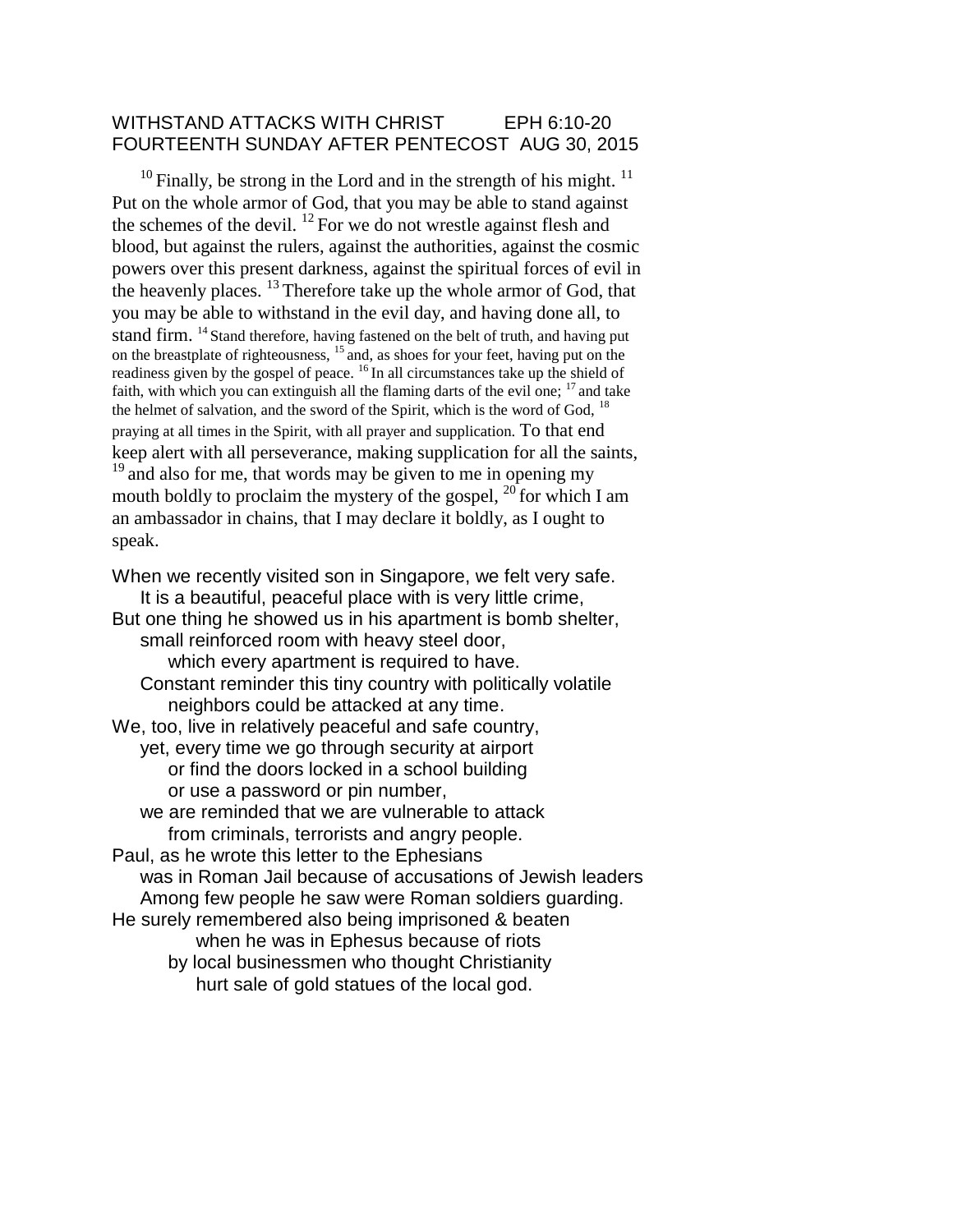But what he wanted small group of believers to keep in mind as they faced pressures and threats on every side, physical, religious, economic, political, commercial, social, military, etc. is...

## SEE THAT WE FACE A SPRITUAL STRUGGLE STAND FIRM ON THE VICTORY OF CHRIST SPEAK BOLDLY ABOUT THE GOSPEL OF PEACE

# SEE THAT WE FACE A SPRITUAL STRUGGLE

 $11$  Put on the whole armor of God, that you may be able to stand against the schemes of the devil.  $^{12}$  For we do not wrestle against flesh and blood, but against the rulers, against the authorities, against the cosmic powers over this present darkness, against the spiritual forces of evil in the heavenly places.

Last week a top general testifying before congress said he didn't believe battle with ISIS could be won by US troops because, he said, it is an ideological battle. and sending in US troops simply reinforces recruitment claim that they are fighting against foreign crusaders. I am not here to talk politics and there may be other leaders who disagree with this general, but what he is saying is what Paul is saying about our real crusade, that is, the battle we are involved in as Christians. We have seen gunmen shooting down people in churches, drugs and alcohol destroying families and individuals, politicians and Supreme court honoring gross immorality, doctors that kill babies and sell the body parts, online businesses that promote adultery & pornography, entertainment media that glorify it all and even church leaders that find ways to justify it. But as Paul sat in prison for preaching gospel and recognized that those guarding him were not the enemy, it is important for us to see that people, whether politicians or businesses or entertainers, or religious figures or even criminals are not enemy. although they may be hostages or refugees or those caught in crossfire with real enemy, Devil. When we forget or lose sight of this, fighting our battles in the wrong way simply plays into his scheme of portraying us as mean and hateful.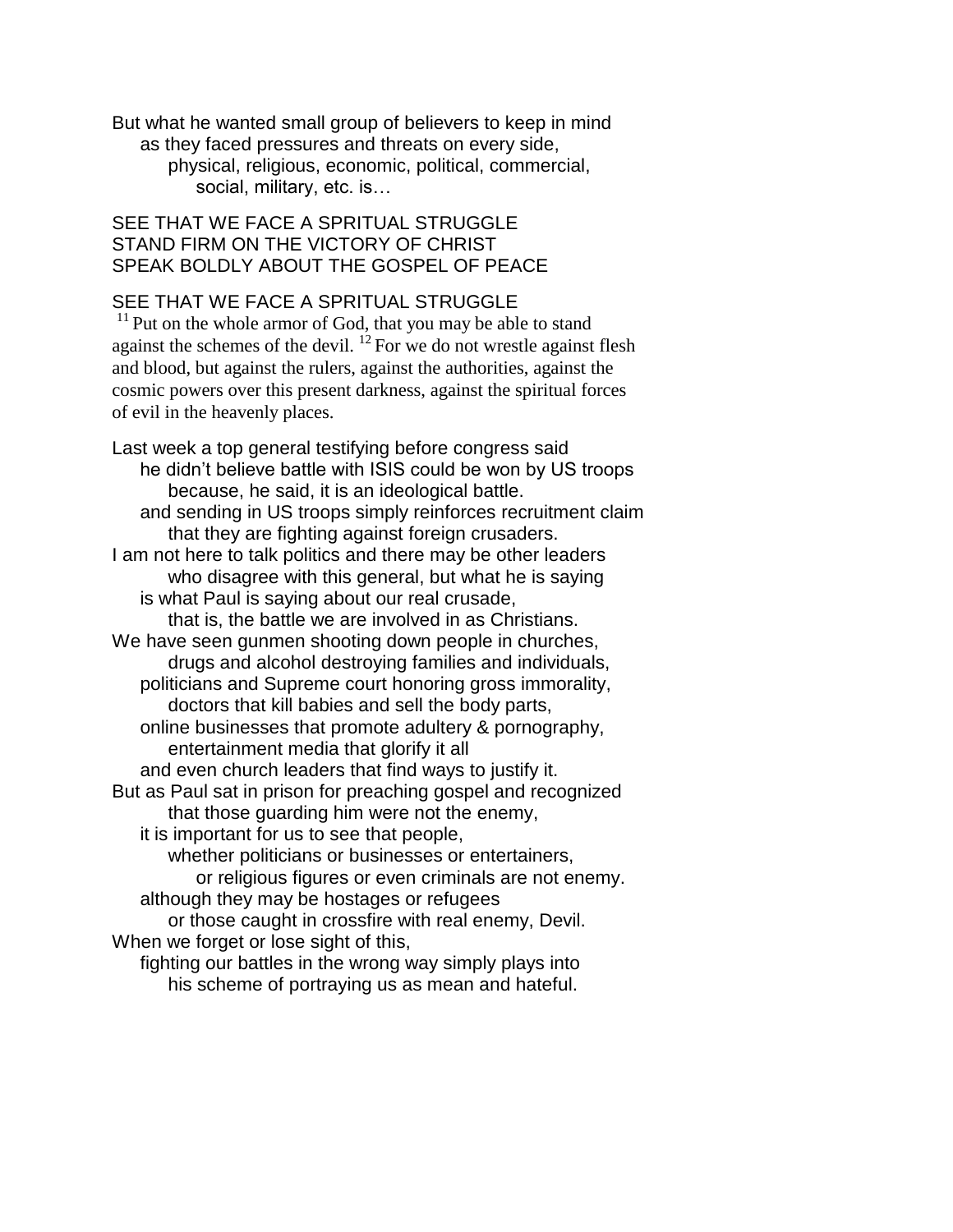Like the terrorists, internet hackers, pirates & drug lords, the Devil is an enemy who is shadowy & slippery. His main tactic is lying, even and especially to those who work on his side. Most never realize he is the kingpin behind their work. What he loves to do is convince people he doesn't even exist, that he is just straw man actually created by Christians So we do need to be careful about what we do, like doctors trying to attack the disease without killing the patient. In similar verses, Paul concludes 1<sup>st</sup> letter to Corinthians (16:13 Be on your guard; stand firm in the faith; be men of courage; be strong.  $^{14}$  Do everything in love. It is essential to both stand firm and be loving. How can we manage to do this?

## STAND FIRM ON THE VICTORY OF CHRIST

 $10$  Finally, be strong in the Lord and in the strength of his might  $13$  Therefore take up the whole armor of God, that you may be able to withstand in the evil day, and having done all, to stand firm.  $^{14}$  Stand therefore, having fastened on the belt of truth, and having put on the breastplate of righteousness,  $^{15}$  and, as shoes for your feet, having put on the readiness given by the gospel of peace.  $16$  In all circumstances take up the shield of faith, with which you can extinguish all the flaming darts of the evil one;  $17$  and take the helmet of salvation, and the sword of the Spirit, which is the word of God,  $^{18}$  praying at all times in the Spirit, with all prayer and supplication.

In v. 10, original Greek says not just "be strong in the Lord" but "be strengthened in the Lord and strength of his might." which emphasizes that taking up the armor we put on is not about something we do but receiving what God has done for us.

We rely not on our strength but on his.

Four times in these verses, Paul repeats the word "stand" we stand our ground on territory Jesus already conquered. Both O.T. and gospel readings for today are reminders

to simply stick with what God has given us without thinking we can improve it by what we add ourselves.

Our battle is with all the forces of evil is defensive because he has already won the final victory, even though skirmishes continue for now because the devil denies it.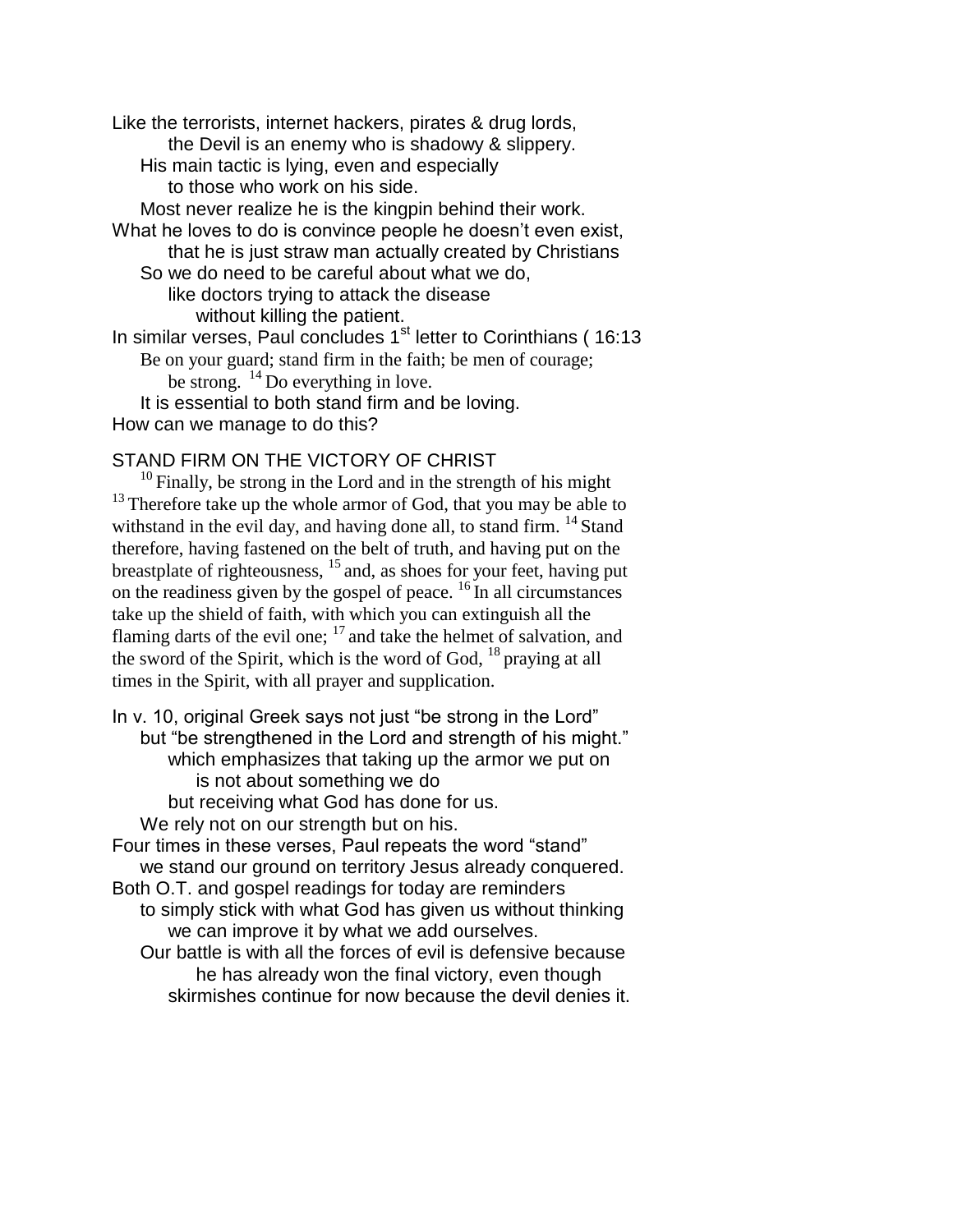So key piece of armor is breastplate of righteousness. Breastplate protects the heart. That is what Satan is after. Goal of temptation is not just to trick us into doing wrong with our hands but to get us to love the wrong things and ultimately to get us to lose heart by thinking because of what we have done God doesn't love us any more This is why we need protection of righteousness, not getting in habit of doing those wrong things, but most important, putting on Christ's righteousness, which covers all our sins because of what he did. The helmet of salvation is similar. You have to protect your head or you are dead. Without salvation we are done for. It is essential that we always keep in mind the assurance that we have been saved by Jesus death for us. This is what gives us life and is why we live as we do. So in all circumstances we need the shield of faith. to extinguish the Devil's flaming arrows. There is no way we can dodge all his temptations so we have to hold firmly to faith in what God has done for us and his promises of what he will do. Roman shields were made of leather that could be soaked in water to extinguish attacks with fire. Our faith is strengthened by being constantly soaked in our baptism, where God claims us as his children and constantly washes away our sins. Holding everything together, Paul says, is the belt of truth. Belts hold things in place so you don't trip over your own clothing. Sticking to the truth, the truth God tells us, is what keeps us from getting tripped up by our own contradictory words and ideas. That truth is revealed in his word, the sword of the Spirit. Just as when Jesus was tempted in the wilderness, our defense against the devil is always: "This is what God says" God's powerful, creating, life giving, forgiving word is the only power that can defeat the Devil. This one weapon which is offensive as well, the word of God, which is the sword in our hand,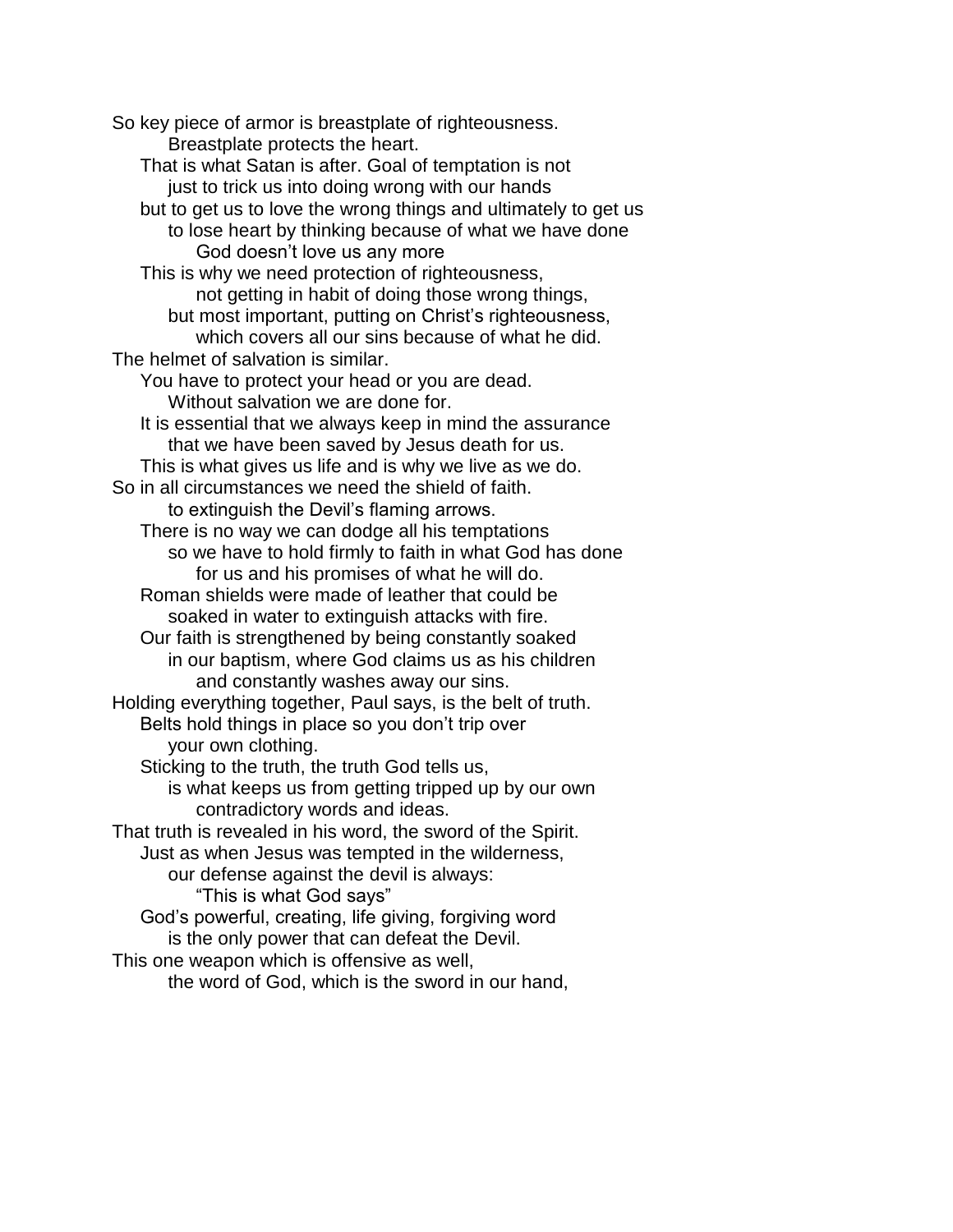Paul also pictures on our feet, shod with the readiness given by the gospel of peace. Although we might overlook it, any soldier with battle experience can tell you how important the right shoes are. If we are going to stand firm, it is essential that we have the gospel of peace, the wonderful good news that in spite of the smoke of battle all around us, Jesus' ultimate victory has given us peace. But also, like the Spiritual sword of God's word, this is what we also use to move forward, retaking lost ground as we

### SPEAK BOLDLY ABOUT THE GOSPEL OF PEACE

To that end keep alert with all perseverance, making supplication for all the saints,  $^{19}$  and also for me, that words may be given to me in opening my mouth boldly to proclaim the mystery of the gospel,  $^{20}$  for which I am an ambassador in chains, that I may declare it boldly, as I ought to speak.

The mystery of the Gospel: even in the midst of ongoing war is that we have the message of peace.

Because Jesus has won the victory over sin by perfect life, defeating every temptation and by his innocent death and resurrection, defeating the power of death and hell,

He has now declared amnesty for all of us.

Here at end of letter to Ephesians, Paul reminds us battle is against the rulers, against the authorities, against the cosmic powers over this present darkness, against the spiritual forces of evil in the heavenly places.

but this reminds us of what he wrote at very beginning of letter, that Christ is "seated in the heavenly places, far above all rule and authority and power and dominion, and above every name that is named, not only in this age but also in the one to come.

Christ has won the war, all we are struggling to do is remember and declare the victory.

In Korea, where the war has never been declared over. North continues to suffer because of refusal to admit defeat.

South Korea fights by blaring messages across border,

while North Korea lobs explosives at the speakers.

But the finally renewed truce because they will do anything to stop the words. Words of truth are powerful.